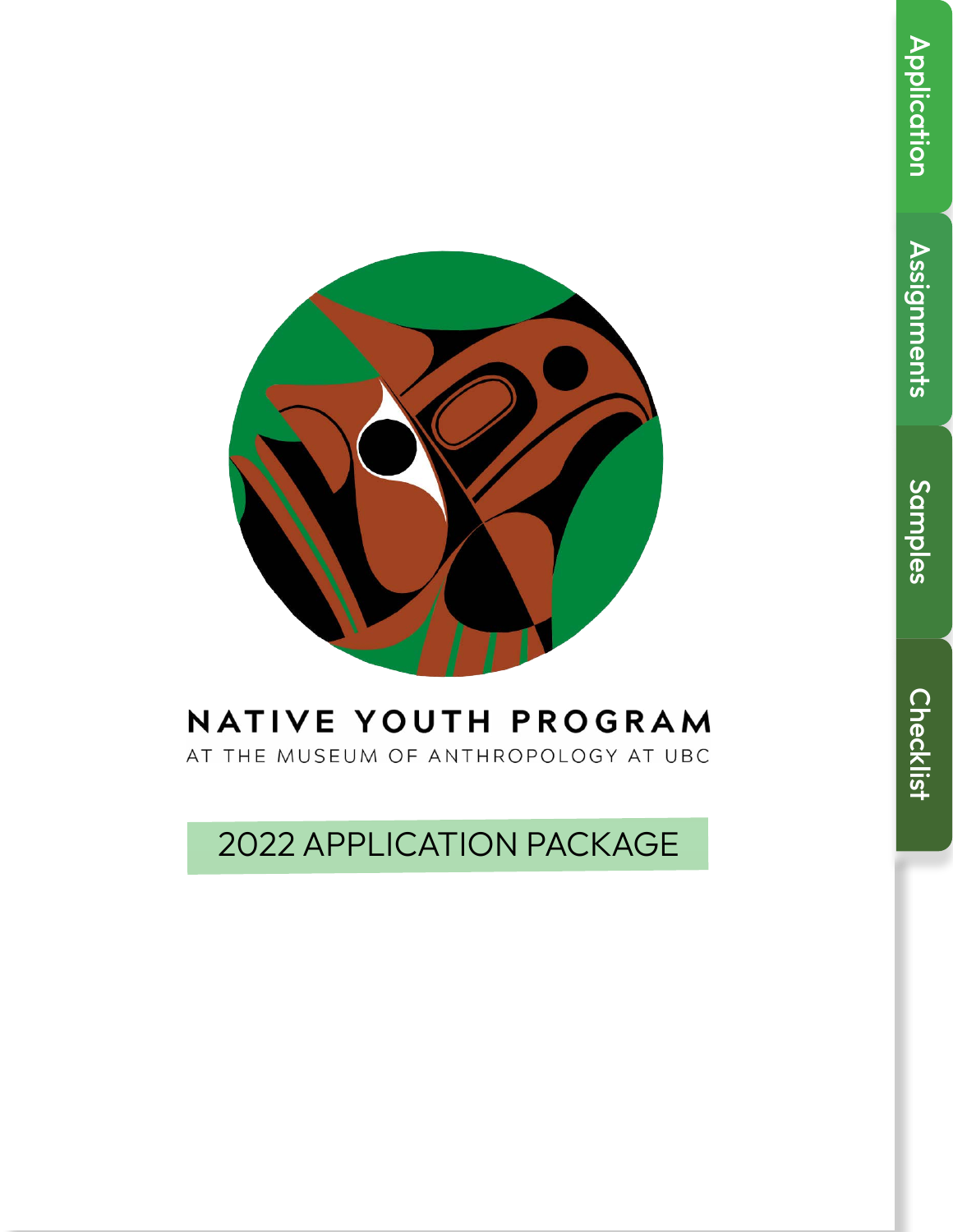Assignments

**Assignments** 

Samples

# **Application**

Dear Student(s),

Thank you for your interest in the Native Youth Program. Before we arrange an interview with you, please provide us with some information about yourself. You can mail, e-mail, fax, or drop it off at the Museum of Anthropology care of the Native Youth Program (NYP) before 4:00 pm on Friday, May 20, 2022.

### The following is a list of things we would like you to submit:

1. A typed or hand-written letter stating why you wish to be hired as a student in the NYP and why you think you are appropriate for the job. Please tell us about your interest in Indigenous culture and any Indigenous activities or organizations that you have been involved with past or present.

2. A typed or hand-written resume. Please make sure that your current telephone number and email address are included on your resume. Also, include the names and telephone numbers of two people we may call for references. These can be employers, teachers, counselors, and family friends.

3. Please complete one of the following assignments and submit it with your letter and resume. Do not heavily rely on references or research books for the assignment, as strict essay format is not mandatory. The composition should be double spaced 1-2 pages in length and interesting to read. Allow yourself to be creative and expressive. Remember there are no right or wrong answers; we simply want your own impressions and ideas.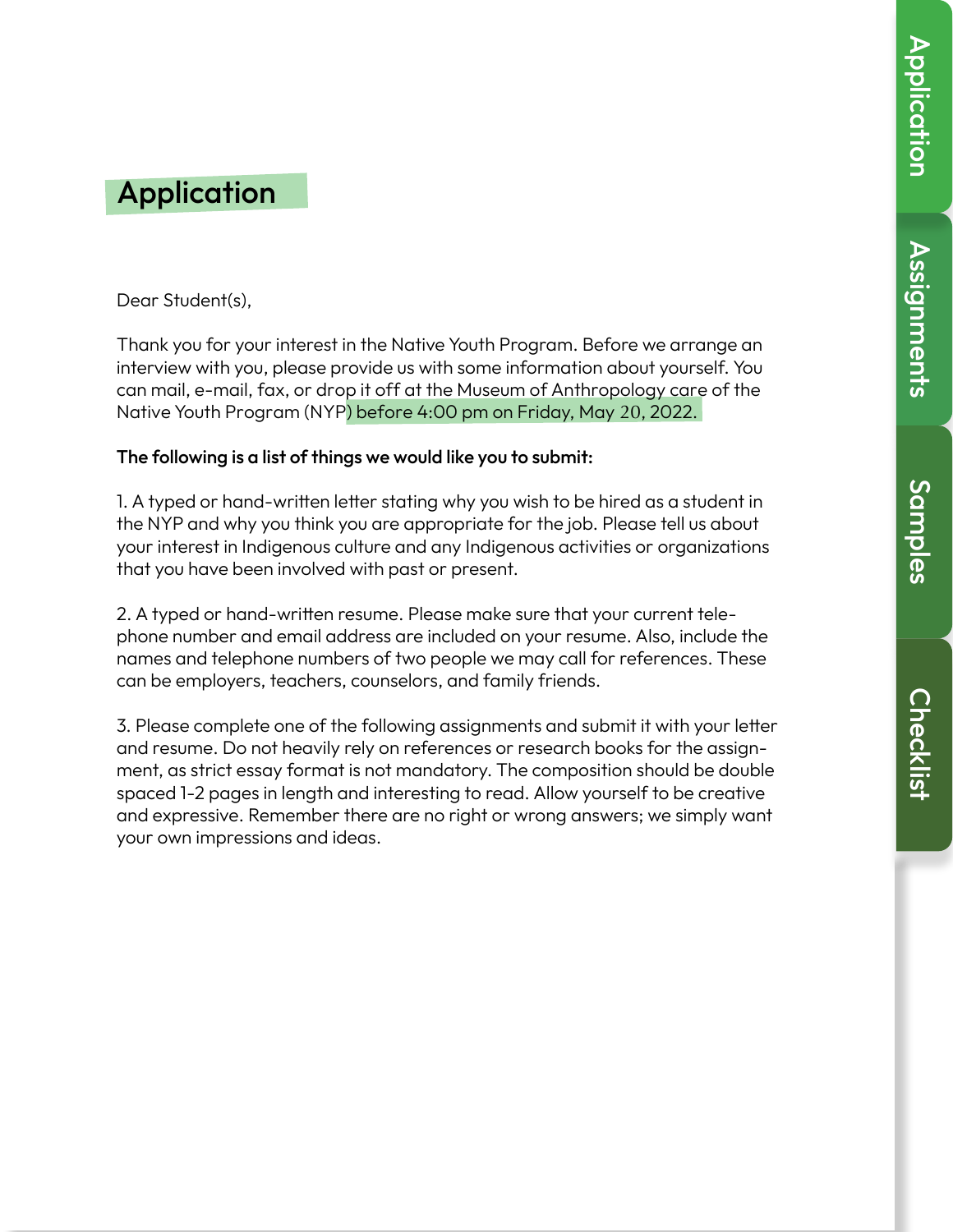# **Assignments** Assignments

## **Assignments**

### Assignment 1: Visit the Museum

Select a piece at the Museum of Anthropology that is interesting to you and write about it. Tell us why the object interests you and what purpose it serves in Indigenous culture. If you are personally connected to an object (for example, if it comes from your area or culture), you may want to include details that are not part of the Museum's description. You may use labels, source books, the online catalogue system, and any other information you find relevant. Along with your descriptive composition of the piece you may wish to include a drawing.

### **OR**

### Assignment 2: Thoughts and Issues

Focus on a First Nations issue that is important to you and write about that subject and how it affects Indigenous people today. Some examples may include First Nations education, Native youth issues, land claims, Aboriginal rights, self-government, treaties etc. Describe your views on the subject and state why you have chosen the specific topic and how it affects you as a First Nation's youth.

Please ensure that we receive all three components of this application. We will contact you as soon as possible to make an appointment for an interview. Interviews will be approximately 30 minutes. Thank you very much for your interest. If you have any questions, please do not hesitate to contact us at:

#### nyp@moa.ubc.ca or damara.jp@ubc.ca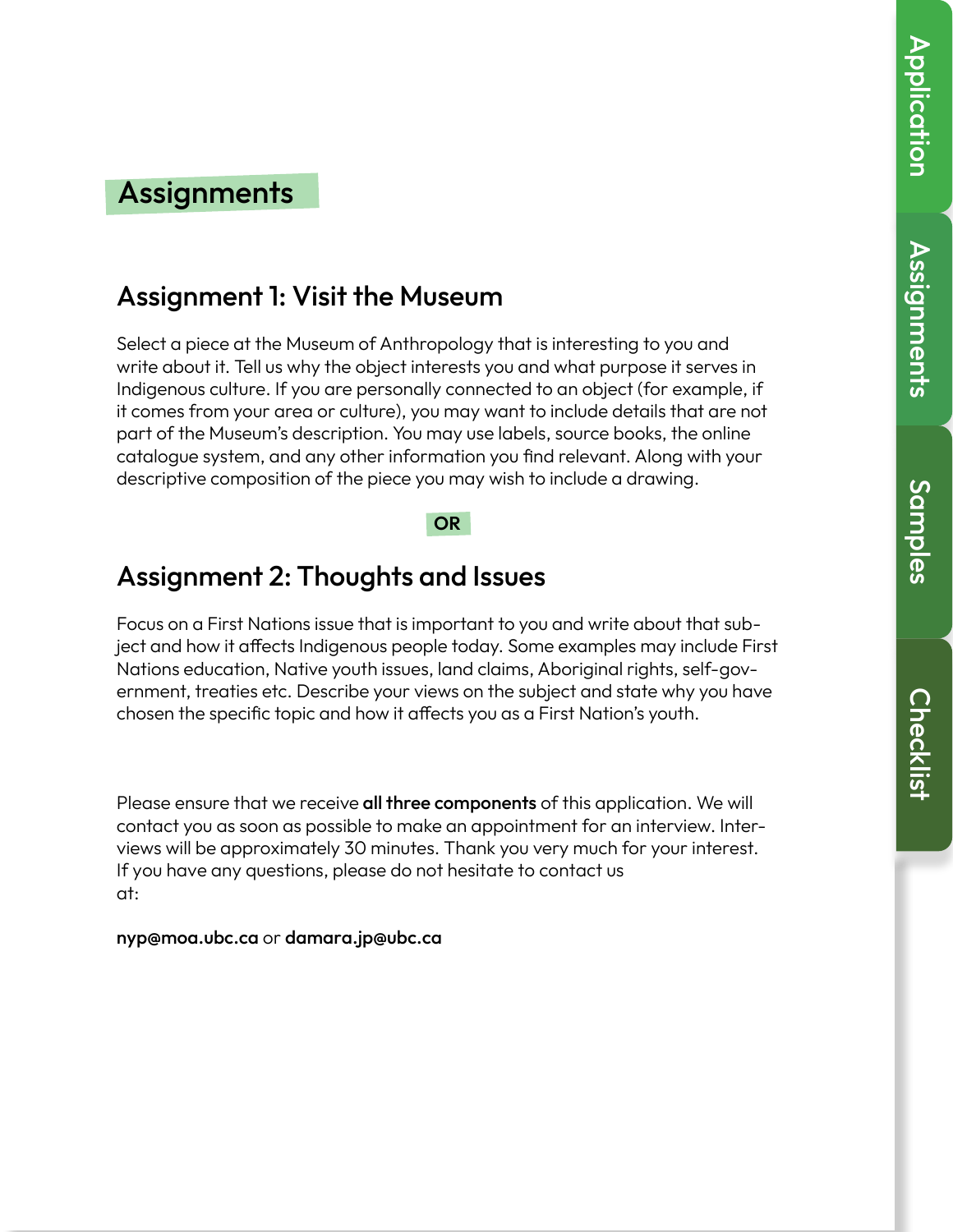# Assignments

### Sample Letter Statement (scroll down for more...)

[*Your name*] [*Date*] [*Your address*] [*Your phone number*] [*Your email address*]

Native Youth Program UBC Museum of Anthropology 6393 NW Marine Drive Vancouver, BC V6T 1Z2 604-822-6587 nyp@moa.ubc.ca

Re: High School Student position

Dear Native Youth Program Manager,

Hello, my name is [*your name*] and I am from [*Where are you from?*] and I am [*What First Nation, Métis or Inuit community do you identify with?*] I am [*how old are you*] and I go to school at [*Where do you go to school?*]

[*Why you wish to be hired as a student in the NYP*] I want to be hired by the NYP this summer because I feel that rather than get a job just flipping burgers I would rather spend my summer doing something that can teach me about my First Nations heritage. [*Why you think you are appropriate for the job*] I am appropriate for the job because I have experience in working in a team setting. I am organized and easy going. [*Please tell us about your interest in First Nations culture*.] I grew up in an urban setting away from my reserve and I am interested in expanding my knowledge of my own and other First Nations cultures. [*Or*] I grew up being taught my culture from my family and the elders in my community and I would like the opportunity to share what I know with Museum visitors. [*Have you been involved in any First Nations activities or organizations in the past or present?*] I have been active at the Friendship centre here in Vancouver in the sports groups. I also go to powwows every summer with my family. I am a traditional dancer and have been taught by people in my community.

Thank you and I hope to hear back from you soon,

[*Your name*]

Example of an application to the Native Youth Program at The Museum of Anthropology, UBC (Completed application has: a cover letter, a resume, and either assignment 1 or assignment 2)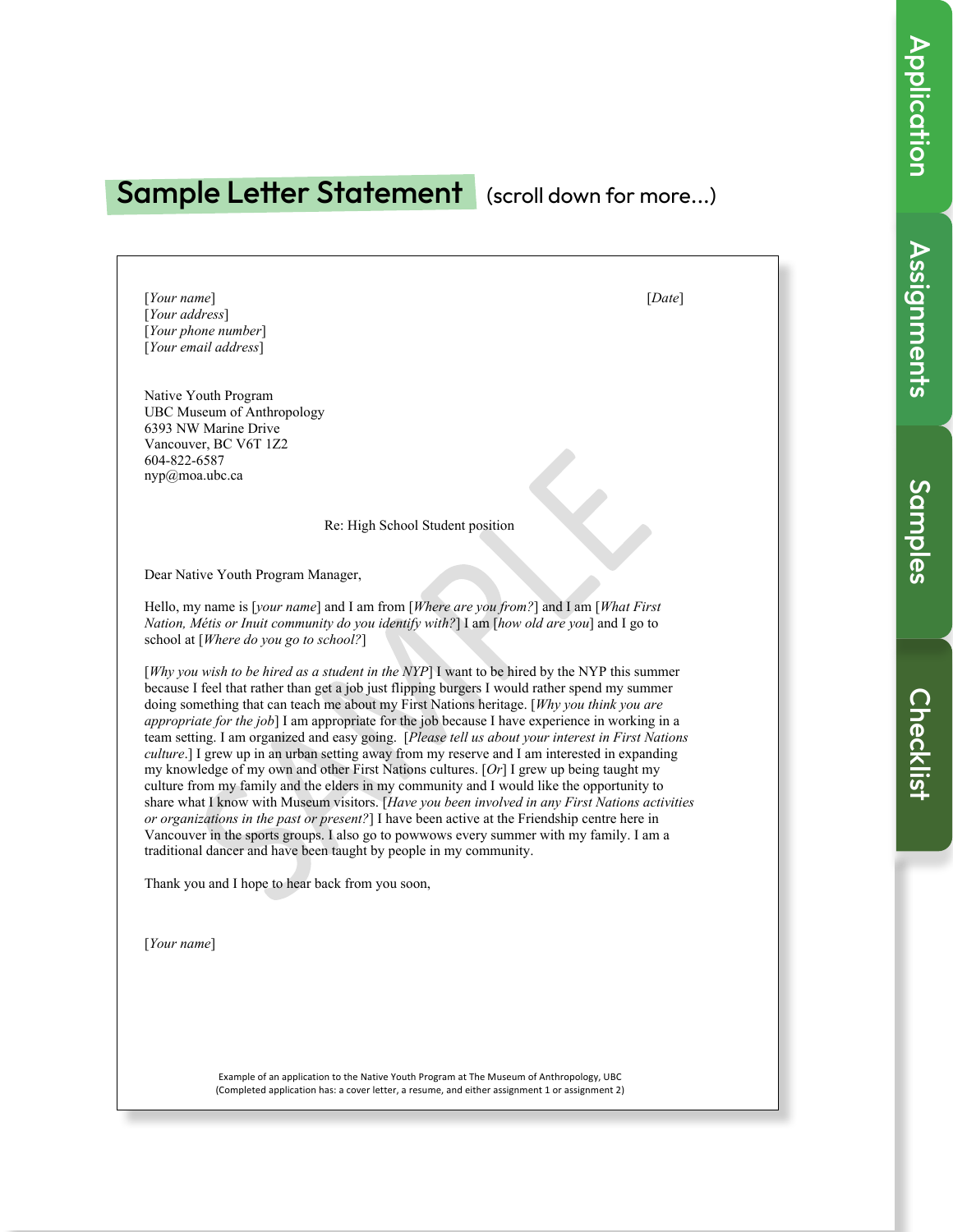# Sample Resume

| Your name                                      |                                                                                                                                                                                   |                      |
|------------------------------------------------|-----------------------------------------------------------------------------------------------------------------------------------------------------------------------------------|----------------------|
| [Your address]                                 | [Your phone number]                                                                                                                                                               | [Your email address] |
| <b>Objective:</b> To obtain summer employment. |                                                                                                                                                                                   |                      |
| Work experience:                               |                                                                                                                                                                                   |                      |
| MacDonald's<br>Customer service representative | Vancouver, B.C                                                                                                                                                                    | Sept 08-April 09     |
|                                                | I worked the drive through, was responsible for handling cash and making sure that our<br>customers were taken care of. I also had to do basic cleaning and answering telephones. |                      |
| <b>PNE</b><br>Customer service reprehensive    | Burnaby, B.C                                                                                                                                                                      | April 08-Sept 08     |
| $\overline{\phantom{a}}$                       | I worked in the admission desk handling cash and tickets to the PNE. I had to talk to<br>customers and represent the PNE.                                                         |                      |
| <b>Education:</b>                              |                                                                                                                                                                                   |                      |
| Ridge High<br>$\overline{\phantom{a}}$         | Vancouver, B.C<br>Finished grade 10 & 11 and I will be going back next year for grade 12.                                                                                         | Sept 08-present      |
| Food Safe                                      | Vancouver, B.C                                                                                                                                                                    | June, $07$           |
| Volunteer experience:                          |                                                                                                                                                                                   |                      |
|                                                | I volunteered for the YMCA helping with a reading program.                                                                                                                        |                      |
| Hobbies and special skills:                    |                                                                                                                                                                                   |                      |
| use the internet.                              | I love to read, play sports and hang out with my friends. I have computer skills and know how to                                                                                  |                      |
| <b>References:</b>                             |                                                                                                                                                                                   |                      |
| Sandy Rose                                     | School councilor                                                                                                                                                                  | 604-555-5555         |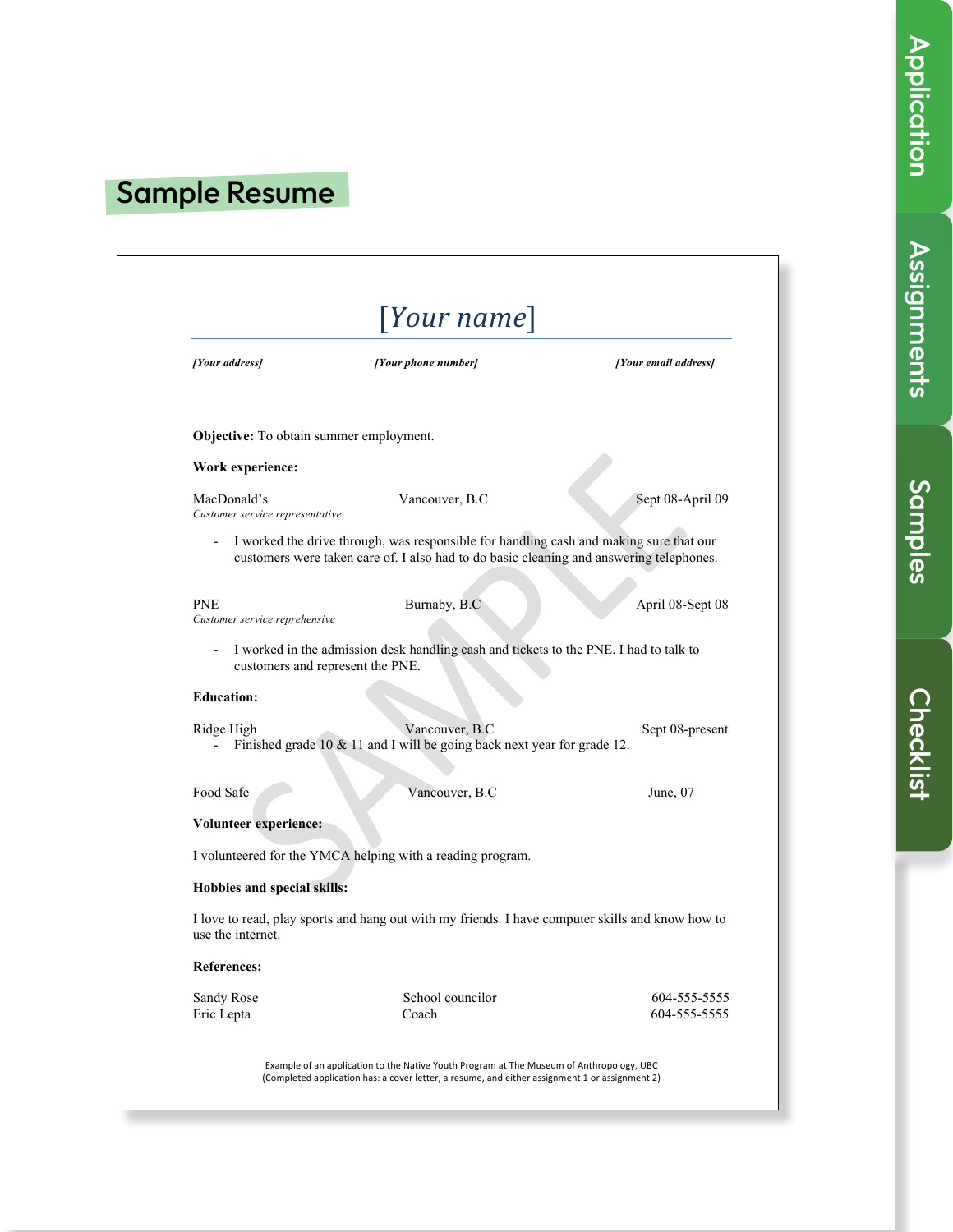# Assignment 1: Sample

Assignment 1: Visit the Museum or visit The MOACAT at http://collection-online.moa.ubc.ca [Your name] [Date] 

(Select an object at the Museum of Anthropology that is interesting to you and write about it.)

I have selected, Boots, item number 1337/1 a- b. I went on to The MOA Catalogue and found the item. It is also on display in the museum. [Tell why it interests you and what function it serves in First Nation's culture] The reason that this item interests me is because my grandmother makes and sells traditional art such as moccasins like these. This pair of boots is from the plains Cree area where I grew up. I have seen the designs of flowers and the colors used on the boots my whole life and identify it with a sense of home. I remember sitting at her kitchen table watching her cut hide and bead for hours. She would let me do little projects along with her and it was really nice to hear the stories and to hear her speaking Cree while she worked.

These boots were made and donated by David Pokotylo in 1988. They are classified as beadwork and are made from skin, glass and fiber. There is a ring of fur on the top and a tie that can be done up to hold the boot in place. The bottoms of the boots are worn down where Mr.Pokotylo walked on them before donating them to the museum. I know from experience how comfortable walking around in moccasins is. You can feel the ground but you aren't hurt by it.

There are no additional comments on the RRN regarding the boots, either from community members or other museum staff. They would be housed in the Multiversity galleries at the Museum.

> Example of an application to the Native Youth Program at The Museum of Anthropology, UBC (Completed application has: a cover letter, a resume, and either assignment 1 or assignment 2)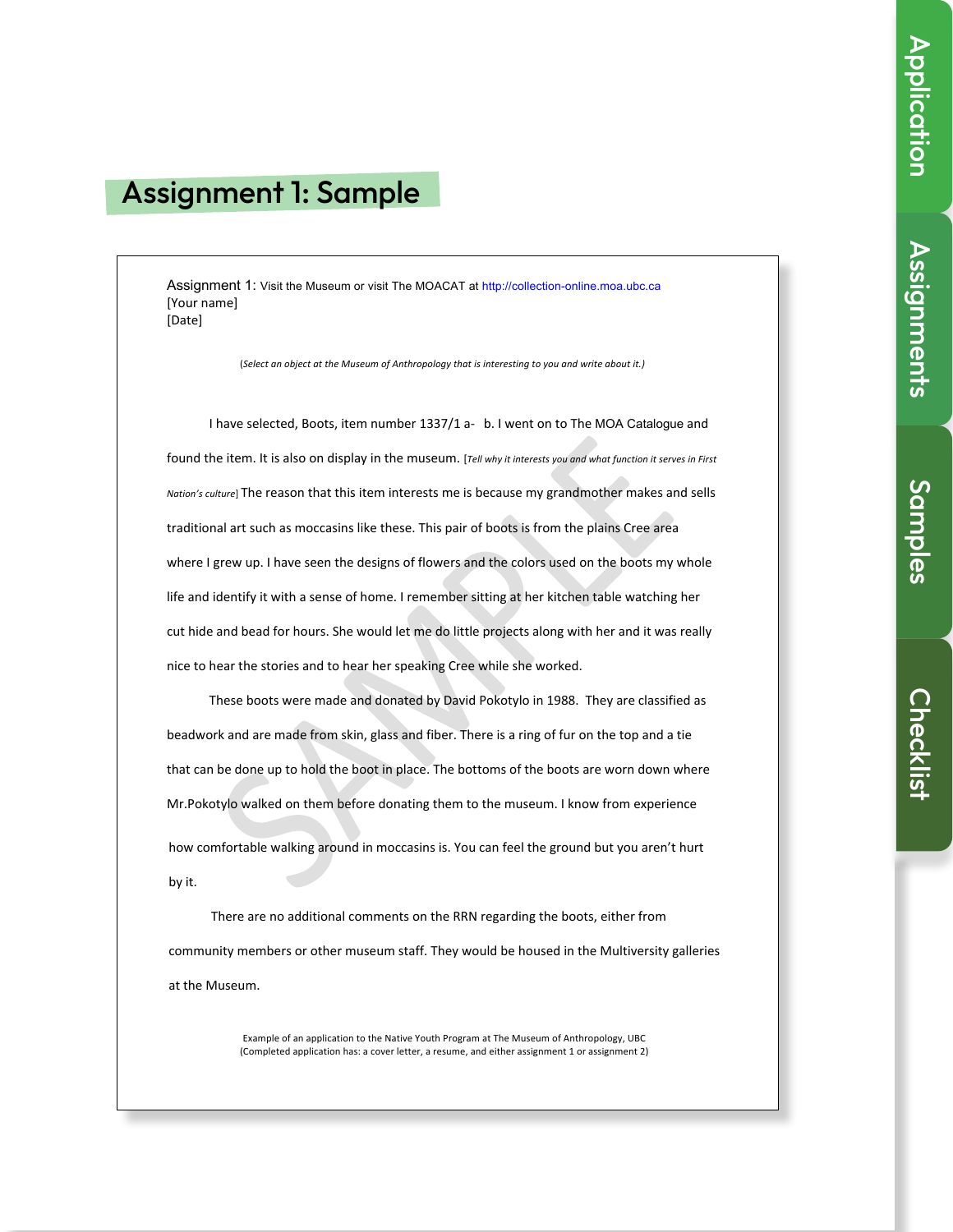# **Assignments** Assignments

## Assignment 2: Sample

Assignment 2: Thoughts and issues- Focus on a First Nation's issue that is important to you and write about that subject and how it affects aboriginal people today. [Your name]

[Date] 

(Some examples may include First Nation's education, native youth issues, the land question, aboriginal rights, selfgovernment, treaties etc. Describe your views on the subject and state why you have chosen the specific topic and how it affects you as a First Nation's youth.)

The issue that I am choosing to write about is Residential school. Starting in the 1880s the push for assimilation took a different form with the creation of the Residential School system. Children were taken from their families and placed in the care of strangers. When the children arrived at these schools their hair was cut off, their names changed, and they were beaten if they spoke their own languages. Some suffered mental, physical and sexual abuse from school authorities. Most residential schools were closed by the mid 1970s and the last one was closed in 1996. There were some good experiences expressed by survivors but for the majority of children it was a terrible time.

The reason that I am choosing to write about residential school is because my grandmother, great aunties and uncles all had to go. They were taught to be ashamed of their language and traditions. Because of that my mother's generation grew up away from their culture and language. Thankfully, my grandmother now is an active member of her First Nations community, speaks her language and teaches us grandchildren about the traditions that she had remembered and regained. It is such a good feeling to know that even though the government tried to assimilate First Nations people that it didn't work and that we are still going strong and speaking our languages and practicing our traditions.

> Example of an application to the Native Youth Program at The Museum of Anthropology, UBC (Completed application has: a cover letter, a resume, and either assignment 1 or assignment 2)